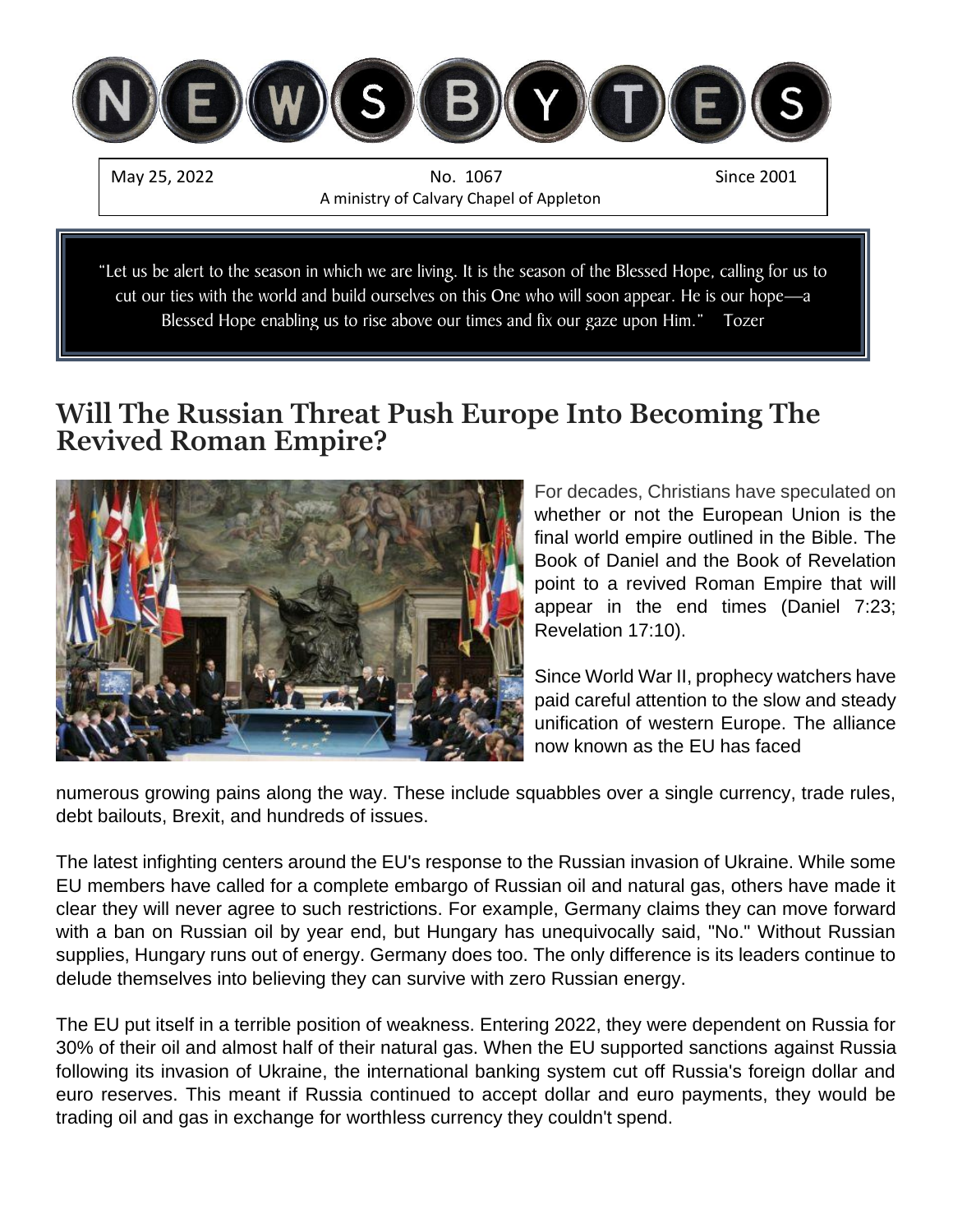So what did they do? Russia demanded payment in either rubles or hard currency such as gold. European leaders threatened to sue for breach of contract. They vowed never to accept such an arrangement and threatened any European energy company that dared to comply. That was last month. Today, dozens of European countries and companies are paying for Russian oil and gas with rubles. The latest is French energy group Engie, whose largest shareholder is the French government.

When it comes to foreign policy, the EU is divided. Each nation continues to operate its own foreign policy. They can't agree and rarely speak in one voice. To me, this failure to agree is yet another reason to believe some form of the EU will become Daniel's prophesied final empire. Why? Because this EU characteristic aligns with the empire Daniel describes.

For instance, the Bible says this final world empire will be a kingdom:

- Divided (Daniel 2:41)
- Made up of weak and strong nations (Daniel 2:42)
- Of nations trying to strengthen themselves by forming alliances with each other (Daniel 2:43)
- That fails to hold together or "gel," just as iron and clay don't stick together (Daniel 2:43)
- From among the ancient Roman Empire (Daniel 9:26-27)

### **A Global Empire**

Right now, no empire rules the world, much less a global empire of ten nations or ten kings. This means the EU in its present form is not the global empire foreseen by Daniel. However, this doesn't mean it won't become that empire. Most likely, it's an early stage of what will become the Antichrist's global empire. Why? Again, the EU fits every one of the characteristics outlined above. The Antichrist's empire will be:

1) A Revived Roman Empire - The global empire from Daniel's vision is built on the ashes of the ancient Roman Empire. Why do I say this? First, the ruler of this global empire is the Antichrist. According to Daniel, the Antichrist will arise from the nation whose armies destroyed the Temple and Jerusalem in A.D. 70 (Daniel 9:26). That nation was Rome. So the global empire's ruler will come from Rome.

Second, when explaining Nebuchadnezzar's dream, Daniel described five empires that will rule Israel before Jesus returns. Those empires were Babylon, Medo-Persia, Greece, Rome, and a ten nation alliance (Daniel 2:36-45). He describes each successive kingdom, but he makes no distinction between the fourth kingdom and the ten nation alliance (Daniel 2:40-43). In other words, the ten nation alliance will be a new form of the fourth kingdom - Rome.

Later, Daniel has another vision. This time, he sees four beasts, each representing a world power that will conquer Israel (Daniel 7). We know the fourth beast is Rome because it conquers the third beast, Greece (Daniel 7:6). But we also know it will come back. Why? Because it "will rule the whole earth" (Daniel 7:23), and it will be ruled by the Antichrist (Daniel 7:24-25). Rome neither ruled the whole earth nor was it ruled by the Antichrist. Also, this empire is yet again described as a ten nation alliance (Daniel 7:20), and the ancient Roman Empire never took the form of a ten nation alliance.

Today, the EU sits on the ashes of the ancient Roman Empire. Ancient Rome occupied nearly every part of the current EU member nations, including Italy - home to Rome itself.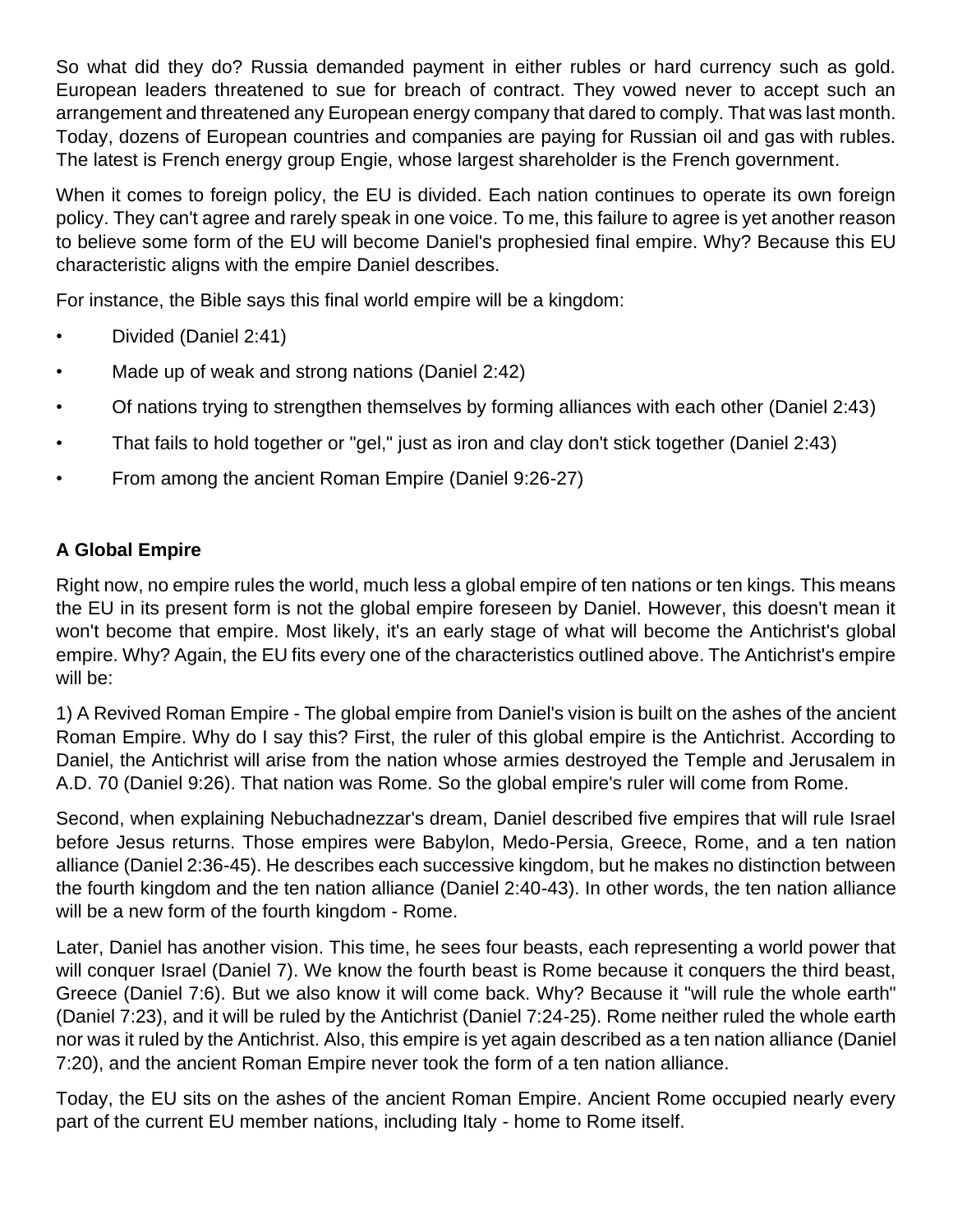2) A Divided Alliance, Loosely Held Together - The global empire Daniel described will also be divided (Daniel 2:41). It will struggle to hold itself together, just as iron and clay struggle to hold themselves together (Daniel 2:43). Do we see this type of alliance when we look at the EU? Absolutely!

Since its inception, the EU has harbored an odd collection of politicians, governments, economies, currencies, and militaries. From the Schuman Declaration in 1950 to the Treaty of Lisbon in 2007, the rise of the EU has been marked by a struggle to agree on important issues. These include arguments over a single currency (the United Kingdom and Denmark opted out), disagreements over how to handle debt crises (the Greek bailouts), and disputes over open borders (the Syrian refugee crisis). Each step along the way, the EU struggled to survive.

Until recently, Brexit was the latest example. Critics pointed to Brexit as evidence the EU is not the coming global empire. But the exact opposite is true. Brexit is a perfect example of the EU's struggle to stay together, "just as iron and clay don't hold together."

Now, the EU's dividing issue is how to deal with Russia. Arm Ukraine? To what extent? Ban Russian imports or pay for oil and gas in rubles? Yet again, EU member countries can't agree on a unified policy. It's the latest example of why the EU is a "divided alliance" (Daniel 2:41). It's a union of weak and strong nations struggling to bond together (Daniel 2:43), and this is exactly how the Bible described the final world empire.

3) An Alliance of Weak and Strong Nations - As I write this, the EU contains the world's 4th, 6th, and 7th largest economies (Germany, the United Kingdom, and France). And yes, I'm still counting the UK as part of the EU. When the pro-EU politicians come back into power (which is probably only one election away, given the massive food and fuel inflation we're seeing), and the UK remains out, then I might concede the UK is no longer part of the EU. Until then, I still count it as part of the EU. The EU also contains the world's 113th, 114th, and 132nd largest economies (Iceland, Cyprus, and Malta).

When it comes to military spending, the EU contains the world's 4th, 6th, 7th, and 11th largest militaries (the United Kingdom, France, Germany, and Italy). Yet, it also contains the world's 78th, 79th, 87th, and 90th (Lithuania, Bulgaria, Latvia, and Estonia).

Alone, not a single EU nation is a world power. Together, they are the world's greatest economic power. Combined, their military spending is second only to the United States. In fact, several European politicians have called for an EU army. Don't doubt it - the EU is a superpower. It's a revived Roman Empire made up of weak and strong nations. And this is what the Bible says will exist just before Jesus returns.

#### **Vassal States of Russia?**

In a world governed through the use of force, many geopolitical experts say the reality is the EU has become a collection of Russian satellite states. Despite all the grandstanding over Russia sanctions and threats of military force, the cold harsh reality is Europe needs Russia's fossil fuels. Without Russian oil and natural gas, the lights go out. Industry comes to a screeching halt. Come winter, people freeze. This means, on the world stage, the EU is in a position of weakness.

They're beholden to Russia. They don't resemble anything close to a world superpower. Therefore, the conventional wisdom says Europe's power on the world stage is fading and will soon come to an end. But I would argue this is exactly the state the Bible says the final world empire will be in just prior to devouring the world. If the EU is the world empire described in the Book of Daniel, then its current weakness will soon transform into overwhelming strength. But how?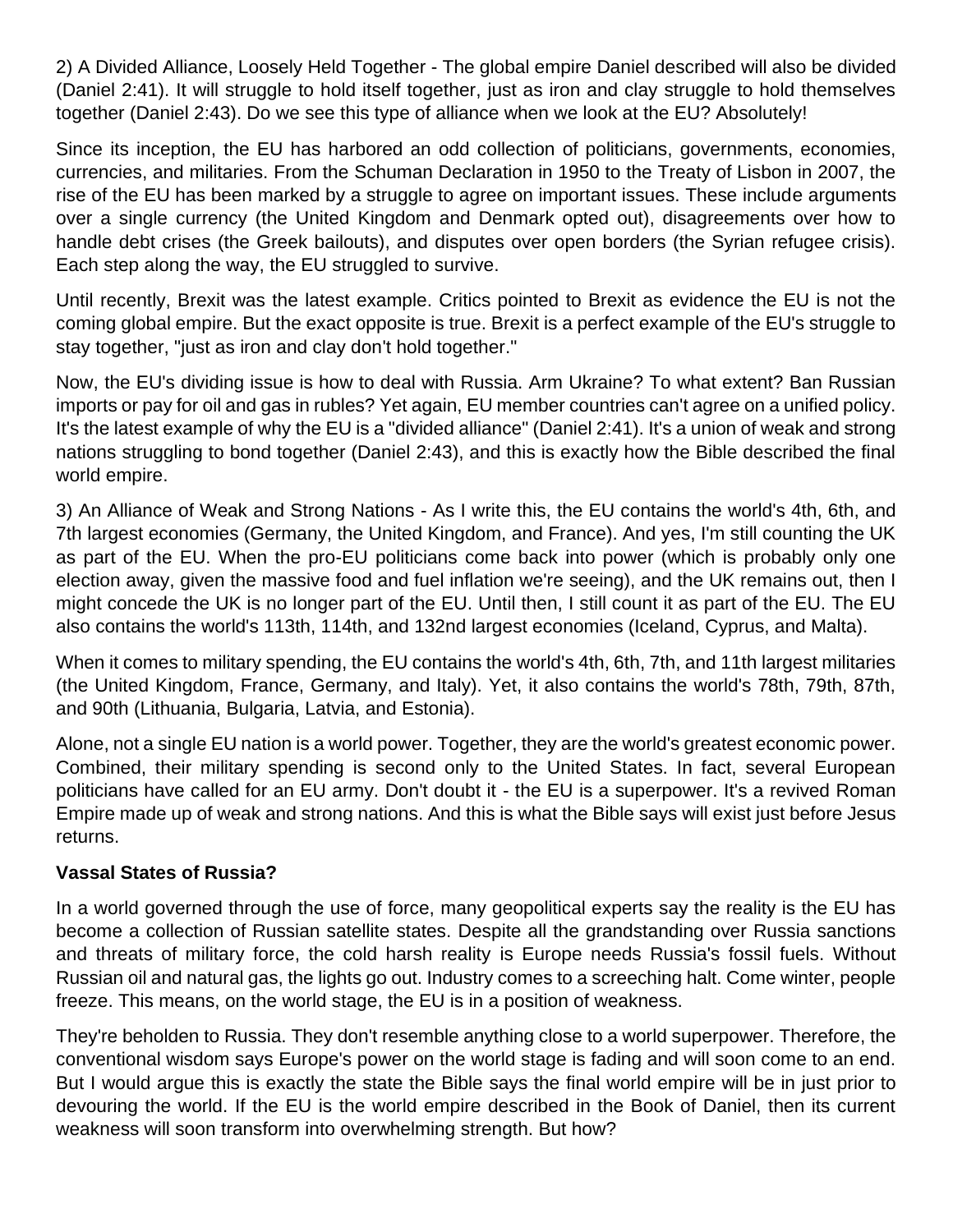We don't know for sure how this will happen, but we could be witnessing the seeds of this transformation right now. Ironically, the catalyst for change may very well be the state of weakness the EU finds itself in now. Its failure to speak with a single voice when dealing with the Russia-Ukraine conflict, and its reliance on the U.S. and NATO when it comes to defense have led to calls for the creation of a new executive position to formulate a common EU foreign policy and new calls for the creation of an EU army.

In an opinion piece, the foreign ministries of Denmark, the Netherlands, and the Czech Republic called for Europe's foreign ministers to "give the EU's new high representative greater leeway to respond to rapid developments when core European values are at stake and allow the EU to become more agile and proactive on foreign policy."

When the EU finally decides to assert itself on the world stage, it will become a mighty superpower. The Russian invasion of Ukraine has likely moved that day closer to reality. It highlights the weaknesses of current EU institutions. This will likely spur significant change in those institutions.

#### **What Happens Next?**

Look for EU advocates to push for greater unification, particularly in regard to a unified foreign policy backed with the threat of a EU military force. The current disagreements appear to show weakness, but this weakness won't last. All the volatility we've seen so far makes it more likely the EU is an early phase of the alliance Daniel described. It's the mirror image of the revived Roman Empire the Bible says will appear in the last days (Daniel 2:40-43, Daniel 7:23-24).

It's made up of weak and strong nations (Daniel 2:42). It's divided against itself (Daniel 2:41), and the effort of these nations to come together and strengthen themselves is volatile and unstable (Daniel 2:43). These bible verses sound a lot like the EU, don't they? I sure think so.

If the current crisis in Ukraine results in a single EU foreign policy and a unified EU military, the EU will take one more step toward becoming the global empire Daniel described. Keep looking up, because Jesus is coming!

# **All Eyes on Israel and Iran**

By Geri Ungurean

*Published on: [May 22, 2022](https://www.raptureready.com/2022/05/22/all-eyes-on-israel-and-iran-by-geri-ungurean/) by [RRadmin7](https://www.raptureready.com/author/todd/) raptureready.com*

From [foxnews.com:](https://www.foxnews.com/politics/iran-materials-first-nuclear-weapon-israeli-defense-minister)

### **Iran Weeks Away from Acquiring Materials for First Nuclear Weapon, Israeli Defense Minister Says**

Israeli Defense Minister Benny Gantz warned that action is needed to keep Iran at bay.

While the U.S. and [Iran](https://www.foxnews.com/category/world/conflicts/iran) have so far failed to agree on terms for a new nuclear agreement, Israeli Defense Minister Benny Gantz warned that the Islamic nation is just weeks away from having the necessary materials for a nuclear weapon.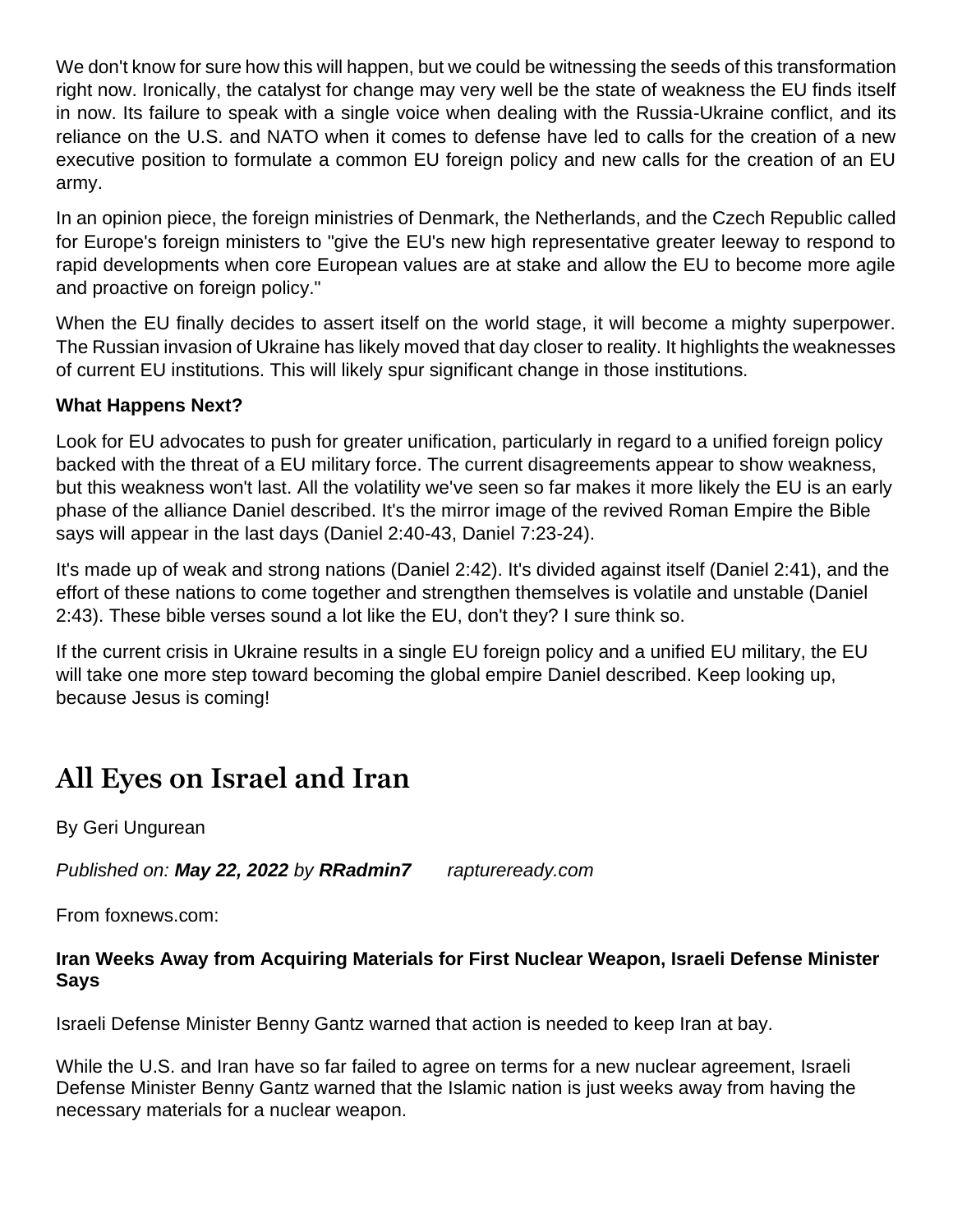Gantz [tweeted](https://twitter.com/gantzbe/status/1526507807440248833) the claim in Hebrew when posting about remarks he delivered at [Israel'](https://www.foxnews.com/category/world/world-regions/israel)s Reichman University. [The Jerusalem Post](https://www.jpost.com/israel-news/article-706906) reported on the speech, relaying that Iran currently produces uranium at an enrichment level of 20% while already having 60 kilograms of 60% enriched material. Uranium enriched at a 90% level is needed for a weapon.

"Iran continues to accumulate irreversible knowledge and experience in the development, research, production and operation of advanced centrifuges," Gantz said during his address, stating that Iran is working on 1,000 new advanced centrifuges, including at an underground facility near Natanz.

Gantz also said that Iran has been keeping inspectors from the International Atomic Energy Agency from accessing their systems. Gantz said a "multidimensional" international response is needed to prevent all-out war with Iran.

"Today, the prices for tackling the Iranian challenge on the global and regional levels are higher than they were a year ago and lower than they will be within a year," Gantz said.

The defense minister noted that Iran has been making a number of other improvements to their military capabilities, "including cruise missiles, surface-to-surface missiles and unmanned aerial vehicles that have a range of thousands of kilometers."

A nuclear Iran could pose an existential threat to Israel as Iran's leadership has threatened to destroy the Jewish state.

Meanwhile. the Biden administration has been trying to enter into a new nuclear deal with Tehran, years after then-President Donald Trump withdrew from the international Joint Comprehensive Plan of Action that critics said did not do enough to prevent an Iranian nuclear weapon in the long term or properly address their ballistic missile program.

Iran has been calling for the U.S. to remove their Islamic Revolutionary Guard Corps from the State Department's list of foreign terrorist organizations as part of any agreement. So far, the administration has resisted, as veterans, Gold Star families, and lawmakers in Washington, D.C. have warned not to do this.

At the same time, Iranian leadership faces pressure from its own people, who have been protesting in response to a floundering economy. The protests began last week when the government slashed food subsidies on eggs, milk, chicken, and cooking oil leading to price rises of some 300%. Since then, [protests](https://www.foxnews.com/category/world/conflicts/iran) have spread to many areas of the country and, according to observers, have taken on a much more anti-government current.

Protesters, showing no fear of retribution by the state security services, have been heard shouting, "Death to [Khamenei!](https://www.foxnews.com/category/world/conflicts/iran) Death to Raisi!" referring to Iranian President Ebrahim Raisi, who has promised to create jobs, lift sanctions, and rescue the economy. Over the weekend, reports said up to five people were killed following a crackdown by authorities. A semi-official government news agency put the number of dead from the protests at one, according to the Associated Press. [Source](https://www.foxnews.com/politics/iran-materials-first-nuclear-weapon-israeli-defense-minister)

From [medialine.org](https://themedialine.org/mideast-daily-news/report-us-to-participate-in-israeli-simulation-of-military-strike-on-iran/) From 5/18/2022:

#### **Report: US To Participate in Israeli Simulation of Military Strike on Iran**

The US military will participate in a major Israeli drill later this month simulating an airstrike on Iran's nuclear facilities, Israel's Channel 13 reported on Tuesday. The drill, part of an exercise dubbed "Chariots of Fire," will include the air-to-air refueling of Israeli fighter jets by US Air Force tanker planes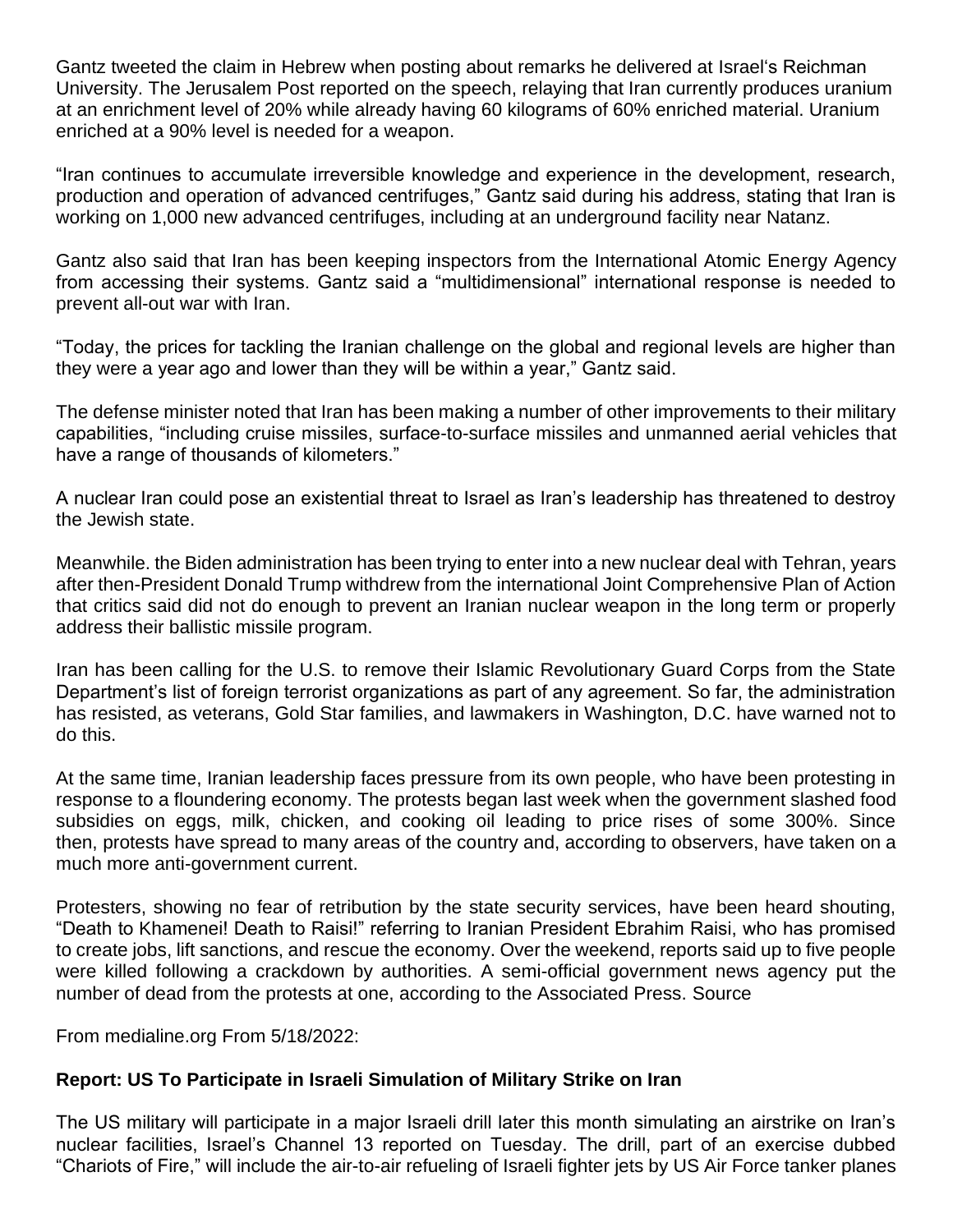as they simulate entering Iranian territory and carrying out repeated strikes. The unprecedented collaboration in such a drill is seen as a message to Iran that a military alternative exists if the longstalled nuclear negotiations in Vienna do not result in an agreement that puts meaningful limits on Iran's nuclear program.

Israel's Kan TV News said dozens of Israeli fighter jets will take part in the exercise. A similar major drill that Israel conducted 10 years ago, when it was reported to be on the verge of launching a real attack on Iran's nuclear facilities, did not include US participation, the TV report said. Against the backdrop of this upcoming drill, Israeli Defense Minister Benny Gantz will meet with US Defense Secretary Lloyd Austin at the Pentagon in Washington on Thursday, and Gen. Michael Kurilla, head of the United States Central Command (CENTCOM), arrived in Israel on Tuesday for his first official visit.

On Tuesday, Gantz warned that "the price for tackling the Iranian challenge on a global or regional level is higher than it was a year ago and lower than it will be in a year." The Israeli defense minister said Iran was just a "few weeks" away from amassing sufficient fissile material to build a bomb and was finishing the production and installation of 1,000 advanced centrifuges for enriching uranium.

From [jerusalemjane.com](https://www.youtube.com/watch?v=QcEOMdOR8U4)

Fro[mIsrael365news.com:](https://www.israel365news.com/269505/after-russia-opens-fire-on-israel-in-syria-rabbis-consider-possible-gog-magog-scenario/)

### **After Russia Opens Fire on Israel in Syria, Rabbis Consider Possible "Gog-Magog Scenario"**

Media reports claim that a Russian S-300 anti-air battery opened fire on Friday night [May 15] against IDF warplanes operating over northwestern Syria, marking the first time Russia has actively interfered with an Israeli air attack in Syria. The fact that the maneuver originated in the 'north' and was executed by Moscow has rabbis in Israel noticing several parallels to the War of Gog and Magog as prophesied in the Book of Ezekiel.

Brothers and sisters in Christ – this is BIG news coming out of the Middle East.

The Ezekiel 38/39 war keeps coming into my mind. And with the news just a couple of days ago about Russia's close nefarious encounter with Israeli aircraft, the pieces of this puzzle are rapidly falling into place.

# **On Israel's Independence day, Lawmaker Calls to Build Third Temple**

#### **BY DAVID [SIDMAN](https://www.israel365news.com/author/davidsilman/)**

On Thursday, Knesset Member Itamar Ben-Gvir (Jewish Power) entered the Temple Mount on Israel's 74th Independence Day. During his visit, Ben-Gvir **[said](https://twitter.com/yonibmen/status/1522088136888750081/photo/1)**: "The time has come to build a Jewish synagogue on the Temple Mount."

Building the Third Temple is a commandment incumbent upon the Jewish people as written in the Book of Exodus:

And let them make Me a sanctuary that I may dwell among them (Exodus 25:8)